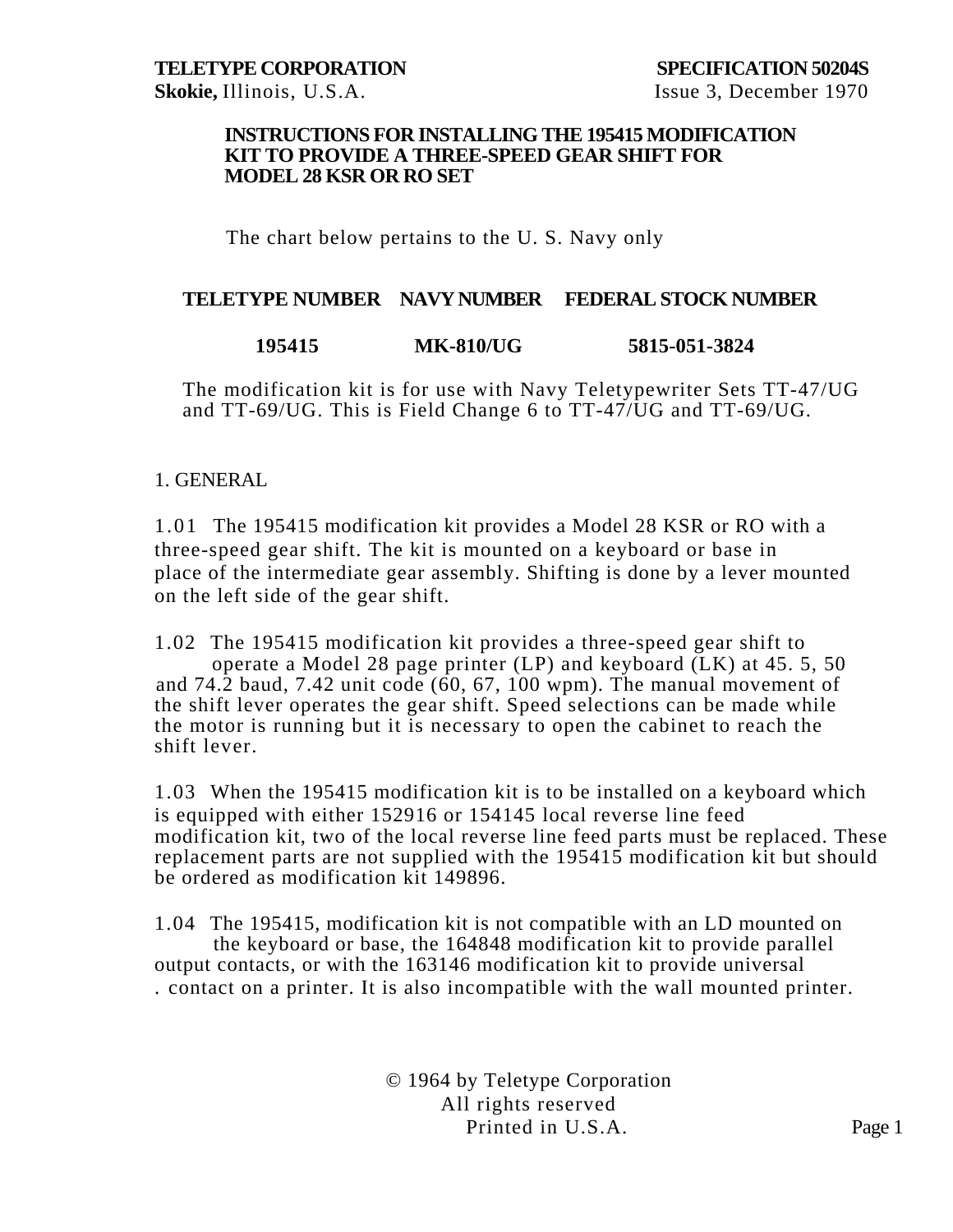1.05 The 195415 modification kit is for use with a 60 cycle 3600 rpm motor. If it is to be used with a 50 cycle 3000 rpm motor, gear set 318904 is available to provide operation of the 195415 modification kit with a 50 cycle 3000 rpm motor. This gear set is not supplied with the modification kit but may be obtained separately

1.06 The 195415 modification kit consists of:

| <b>Qty Part No.</b> |        | Description     | Qty            | Part No. | Description             |
|---------------------|--------|-----------------|----------------|----------|-------------------------|
|                     | 2191   | Lockwasher      | $\overline{2}$ | 145393   | <b>Bushing</b>          |
| 5                   | 2669   | Lockwasher      | 1              | 149881   | Cover, gear             |
| $\mathbf{1}$        | 3598   | <b>Nut</b>      | $\overline{2}$ | 151630   | Screw                   |
| $\overline{2}$      | 6970   | Nut             | $\overline{2}$ | 156887   | Screw                   |
| $\overline{2}$      | 7002   | Washer, flat    | $\overline{2}$ | 192025   | Washer, flat            |
| 5                   | 151631 | Screw           | 1              | 195163   | <b>Bracket</b>          |
| $\mathbf{1}$        | 151658 | Screw           | 1              | 195167   | Lever                   |
| $\mathbf{1}$        | 152441 | Washer, flat    |                | 195168   | <b>Bracket</b>          |
| 1                   | 159287 | Isolator        | 1              | 195169   | <b>Bracket</b>          |
| $\overline{2}$      | 161301 | Post            | 1              | 195170   | Gear bracket assembly,  |
| $\overline{2}$      | 34432  | Washer, flat    |                |          | speed shift             |
| $\mathbf{1}$        | 97393  | Screw, shoulder | 1              | 195420   | Pawl                    |
| $\mathbf{1}$        | 98502  | Washer, flat    | 1              | 198679   | Bracket, bolt retaining |
| 3                   | 112626 | <b>Nut</b>      | 3              | 198680   | Screw, clamping         |
| 1                   | 119652 | Ring, retaining | 1              | 304229   | Plate                   |
| 1                   | 145365 | Gear, helical   |                | 305664   | Plate, instruction      |
|                     | 145366 | Gear w/insert   |                |          |                         |

1.07 For parts ordering information **see** Teletype Parts Bulletin 1149B. (U. S. Navy see Navships 93241.)

### 2. INSTALLATION

- 2.01 Remove printer (LP) and motor unit (LMU) and remove the keyboard or base from cabinet.
- 2.02 Remove from the keyboard and discard the following items:
	- (1) Intermediate gear assembly and associated mounting facilities. Save one of the two 151712 pivot buttons.
	- (2) Connector and motor terminal block mounting bracket. Retain the connector, terminal block, and all associated mounting hardware.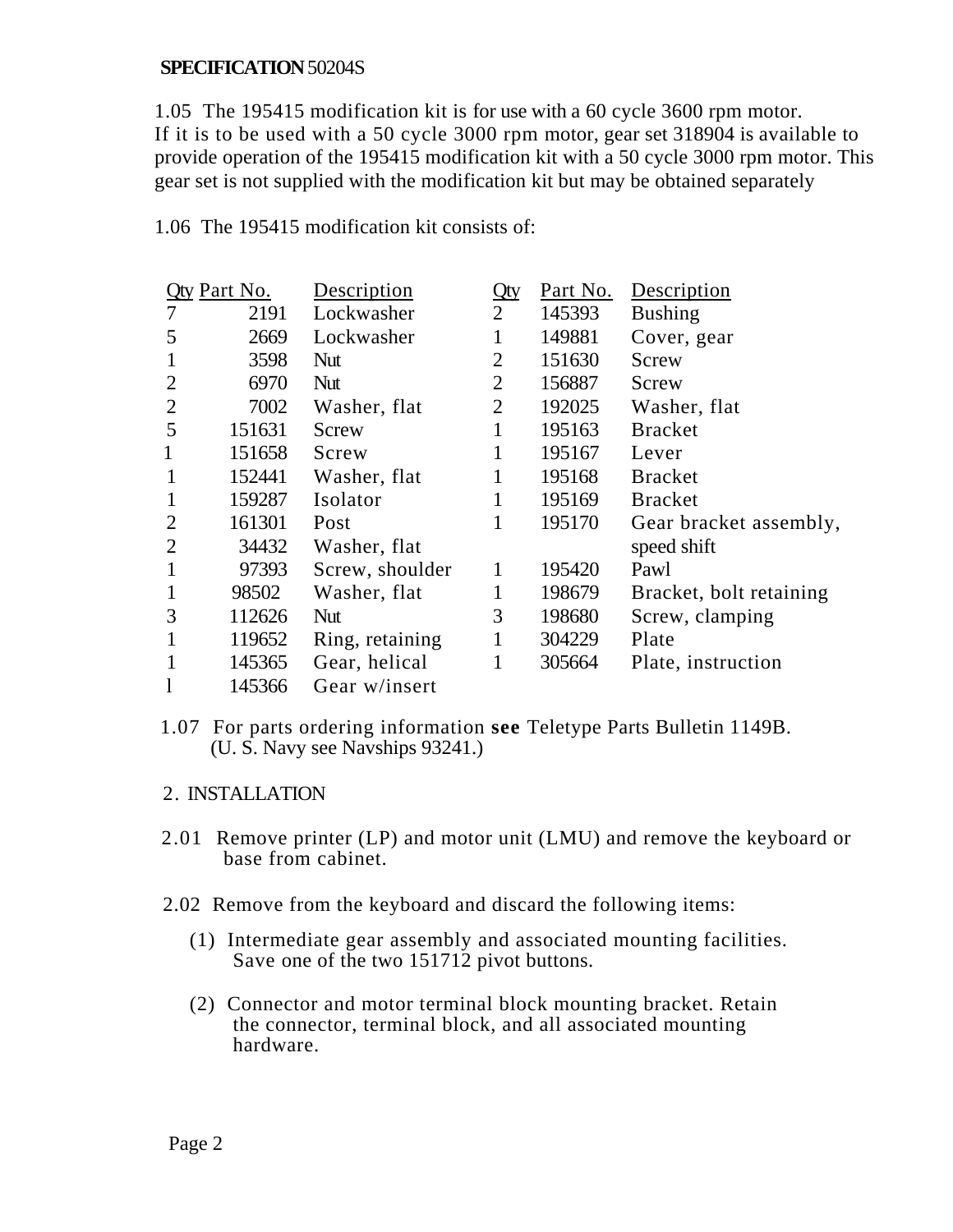(3) If this modification kit is to be installed on a Model 28 keyboard or base, discard the two 121414 posts.

2.03 Insert two 198680 clamping screws through the 198679 bracket. (Refer

to Figure 2.) Secure bracket to base (raised extension toward rear) using the furnished 156887 screws, 2669 lockwashers, and 304229 plate. (Remove the oil drip pan on the upper or middle shelves of an LBAC apparatus cabinet.) Use the slots in the base at the rear of the keyboard vacated by the intermediate gear assembly. Position bracket at forward edge of slots (toward printer) and tighten the 156887 screws.

2.04 Assemble the 145366 gear to the input shaft of the assembly with one

 151658 screw and one 2191 lockwasher. Place gear bracket assembly over clamping screws. Assemble remaining 198680 clamping screw and associated hardware through the remaining slot vacated by the intermediate gear assembly. Assemble two 145393 bushings and associated hardware into gear bracket assembly.

- (a) When operating with a 50 cycle motor, replace 145366 gear with 318901 gear. (Part of gear set 318904. )
- 2.05 Position 151245 felt washer on 145386 sleeve assembly. See Figure 1.
- 2.06 Insert 145383 key into keyway of 195417 shaft with 145385 spring and 145384 pin in place. Hold spring depressed. See Figure 1.

 Note: The above parts are assembled at the factory. The instructions are for reference only.

2.07 With the left end of the 145383 key extending beyond the left end of the 195417 shaft, position the extension of the left end of the key, in the hole on the inner bearing surface of the sleeve assembly and slide the sleeve assembly onto the 195417 shaft. Care must be taken that the spring and pin at the right end of the key remain in alignment as the key slides into the bearing in the 195158 bracket. The 145386 sleeve assembly should be assembled on the 195417 shaft with the 151245 felt washer nearest the 195158 bracket casting.

2.08 Assemble the 195167 lever to the 195163 bracket. (See Figure 2.) Assemble the 195163 bracket to the gear shift casting. Fasten the lower end of the 195167 lever to the 145386 collar.

2.09 Mount the connector to the 195168 bracket using retained hardware and following reverse of removal procedure.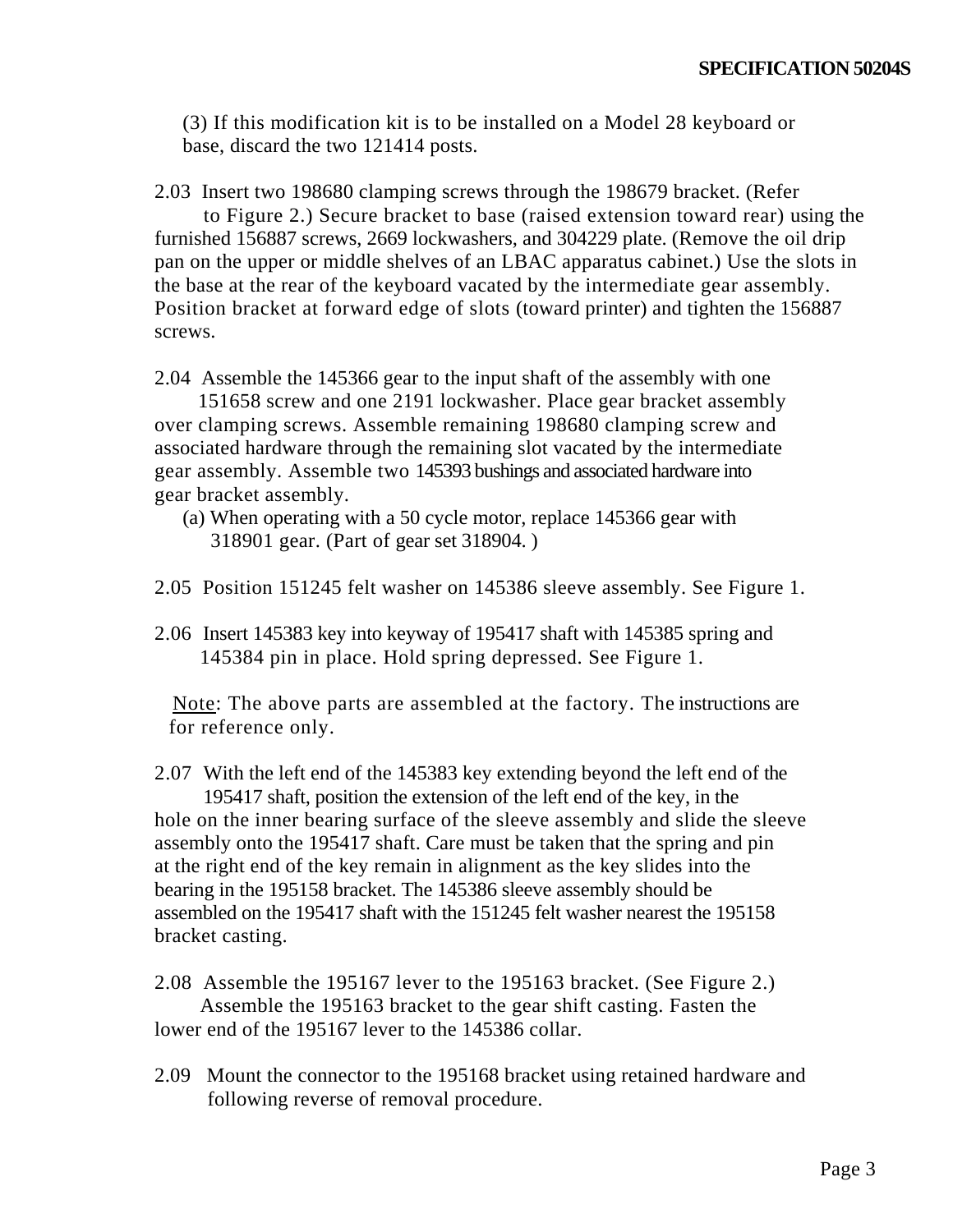- 2.10 Fasten the 195168 bracket and 195169 terminal block bracket to the 195163 bracket mounted to the gear shift casting. Place the 195169 bracket between the 195168 bracket and the 195163 gear shift bracket. Use two each 151630 screw and 2191 lockwasher. See Figure 3.
- 2.11 Fasten the motor terminal block to the 195169 bracket using retained hardware.
	- (1) On the top or middle shelf of an LBAC apparatus cabinet, the two 121414 posts are mounted in place of the 151415 terminal block, the two 151335 posts, and the two 150966 insulators. See Figure 5.
- 2.12 Fasten the 145365 motor pinion to the motor with a 159287 isolator and two 161301 posts.
- 2.13 If a time delay mechanism is to be used, insert the 195420 pawl into the gear bracket assembly. The open end of the pawl fits on the eccentric hub of the 195418 gear as shown in Figure 4.
- 2.14 Adjust and lubricate in accordance with this adjustment and lubrication section of this specification. Replace the oil drip pan removed in 2.03.
- 2.15 Mount 149881 cover on top of terminal block as shown in Figure 4. Replace the original screws in the 151335 posts with two 151631 screws. Add two 7002 flat washers.
	- (1) On the top or middle shelf of an LBAC apparatus cabinet, the 149881 cover is mounted on top of the two 121414 posts using the two 151631 screws, two 7002 flat washers and two 2191 lockwashers. See Figure 5.
	- (2) When operating with a 50 cycle motor replace 145365 motor pinion with 318900 motor pinion. (Part of gear set 318904.)
- 2.16 If the 195415 modification kit is to be mounted in LBAC227, 233, 235, or 247 apparatus cabinets, refer to Specification 50209S for the 195921 and 195922 modification kits to equip Model 28 apparatus cabinets with paper winders if paper winders are used.

Note 1: To service this mechanism it is not necessary to remove the keyboard from the cabinet. Remove printer, motor unit, and 149881 cover. Follow procedure in 2.02 for re-assembly.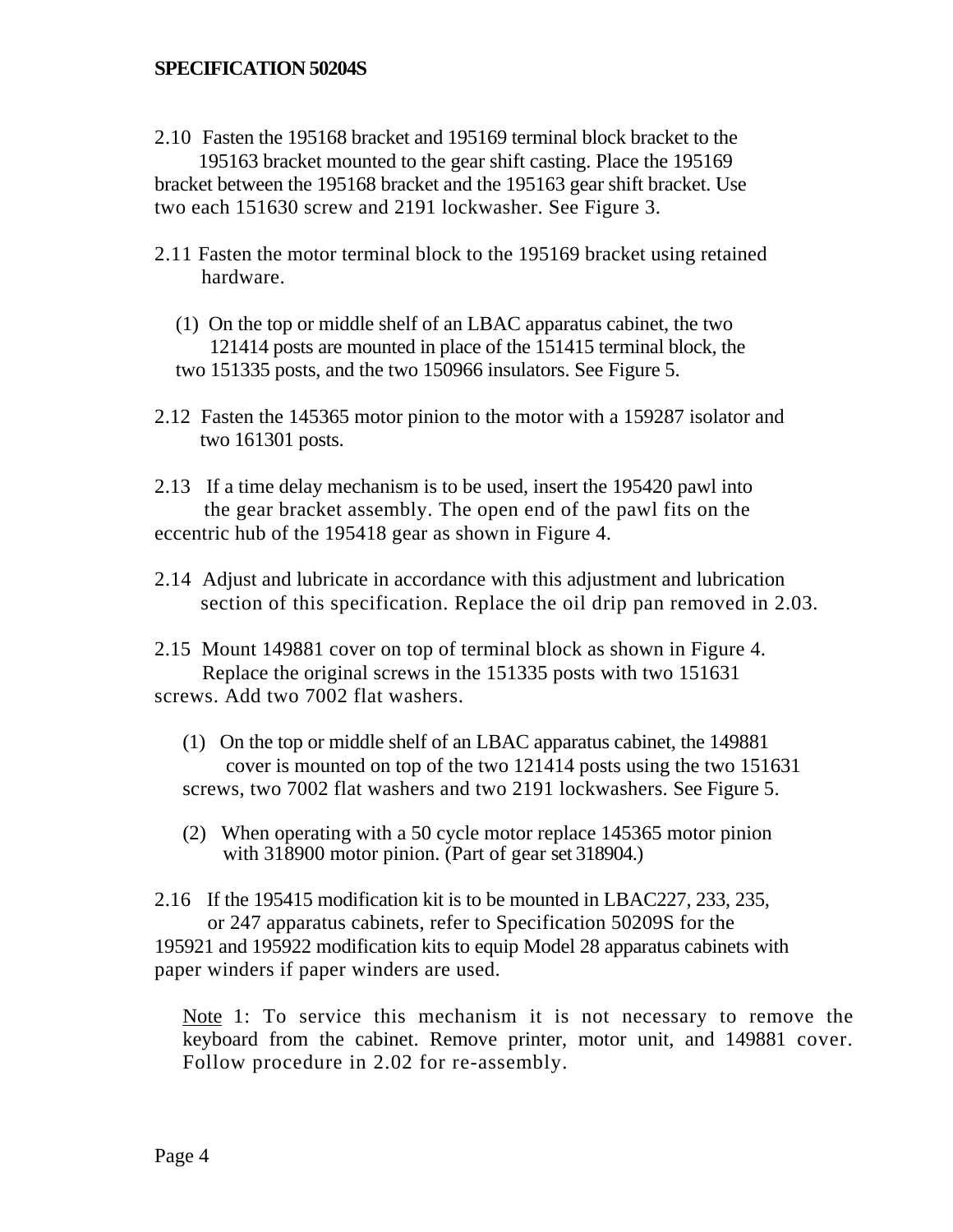Note 2: Upon completion of installation and adjustment of this modification kit it should be shifted through its three-speed selections while the motor is running to assure interference free operation of the shift linkage. If 7.42 unit code, 45.5, 50 and 75 baud transmission lines are available, it is suggested that the printer associated with this gear shift could be connected to these signal lines to check proper speed of operation. If a time delay mechanism is used with this kit it should be checked to assure proper operation.

# 3. **ADJUSTMENT AND LUBRICATION**

- 3.01 For standard adjustments and lubrication procedure refer to Teletype Model 28 Bulletin 217B. (U.S. Navy refer to T-7 to Navships 93241. )
- 3.02 Gear shift assembly adjustment to driven gear, motor pinion and time delay mechanism. (Refer to Figure 2.)
	- (1) Requirement There should be a barely perceptable amount of back lash between the motor pinion and its driving gear and between the speed shift gear bracket assembly idler and its driven gear on the printer (LP).
	- (2) Requirement The 195420 pawl should be positioned relative to the associated parts of the time delay mechanism so that it rides freely without binding on the 195418 gear and eccentric.
	- (3) Requirement There should be some clearance between the motor end bell and the 145366 gear shift input gear.

 To Adjust - Loosen the three screws which mount the speed shift gear assembly and loosen the two locknuts which lock the adjusting bushings at the rear of the assembly. Position the assembly and adjust the height at the rear by means of the adjusting bushing nearest to the motor. The other bushing should be backed out for clearance. After correct adjustment has been obtained, lock the adjusting bushing nut. Turn the other bushing with the fingers until it touches the base and tighten the locknut. Tighten all mounting screws and recheck requirements.

### 3.03 Shift Lever Bracket Adjustment (Refer to Figure 3.)

(1) Requirement - The 195167 shift lever should be positioned within the detent notches in the 195163 bracket.

 To Adjust - Loosen the three 151631 screws which mount the 195163 bracket and reposition the bracket. Tighten the mounting screws.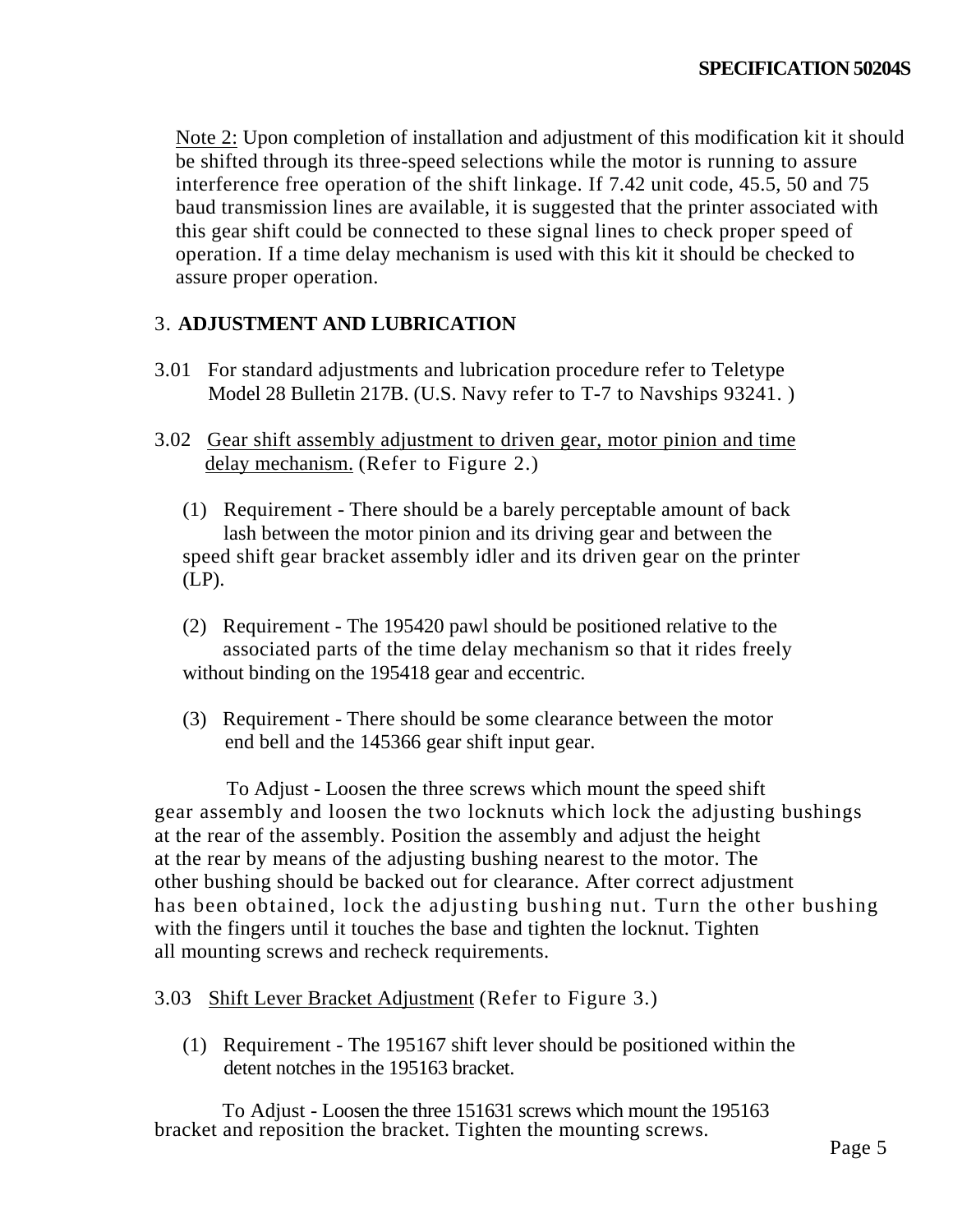3.04 Terminal Block Mounting Bracket Adjustment (Refer to Figures 3 and 4. )

- (1) Requirement There should be a 0.062 minimum clearance between the 195169 terminal block mounting bracket and each of the three gears below the bracket.
- (2) Requirement The formed tab on the 149881 cover should rest securely on the gear bracket so as to prevent rattling.

 To Adjust - Loosen the two 151630 screws which mount the 195169 bracket to the 195163 shift bracket. Raise or lower the free end of the 195169 bracket and tighten the mounting screws.

## 3.05 Key Spring

(1) Requirement - It requires 25 to 40 ounces applied above the spring to depress the key to its lowermost position in the slot.

 To Adjust - To measure, disconnect the operating linkage by removing the retaining ring and moving the operating end of the key out from under the gears. Use care to avoid loss of pin and spring.

3.06 Lubrication

- (1) Use Teletype KS7471 grease on the periphery of all gears.
- (2) Use Teletype KS7470 oil on the following:
	- (a) One or two drops on both pivot points of shift lever.
	- (b) Saturate all felt washers.
	- (c) One or two drops on bronze casting bearings.
	- (d) A light coat on the flanged sleeve and bearing, key, and spring.

(e) One or two drops on the eccentric bearing and surface of the eccentric follower pawl.

 $*$   $*$   $*$   $*$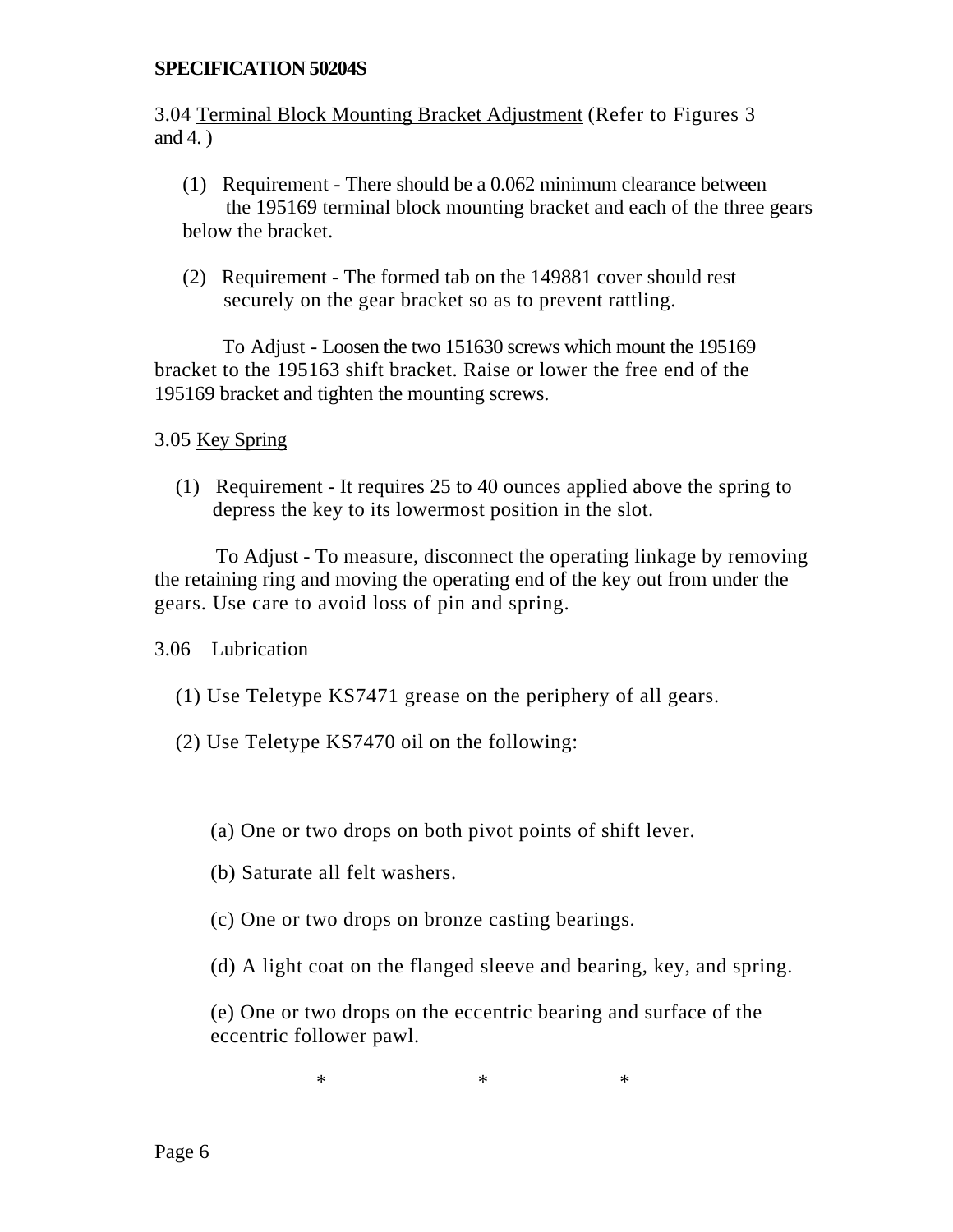

ASSEMBLY AND ASSOCIATED PARTS

NOT TO SCALE

**FIGURE 1**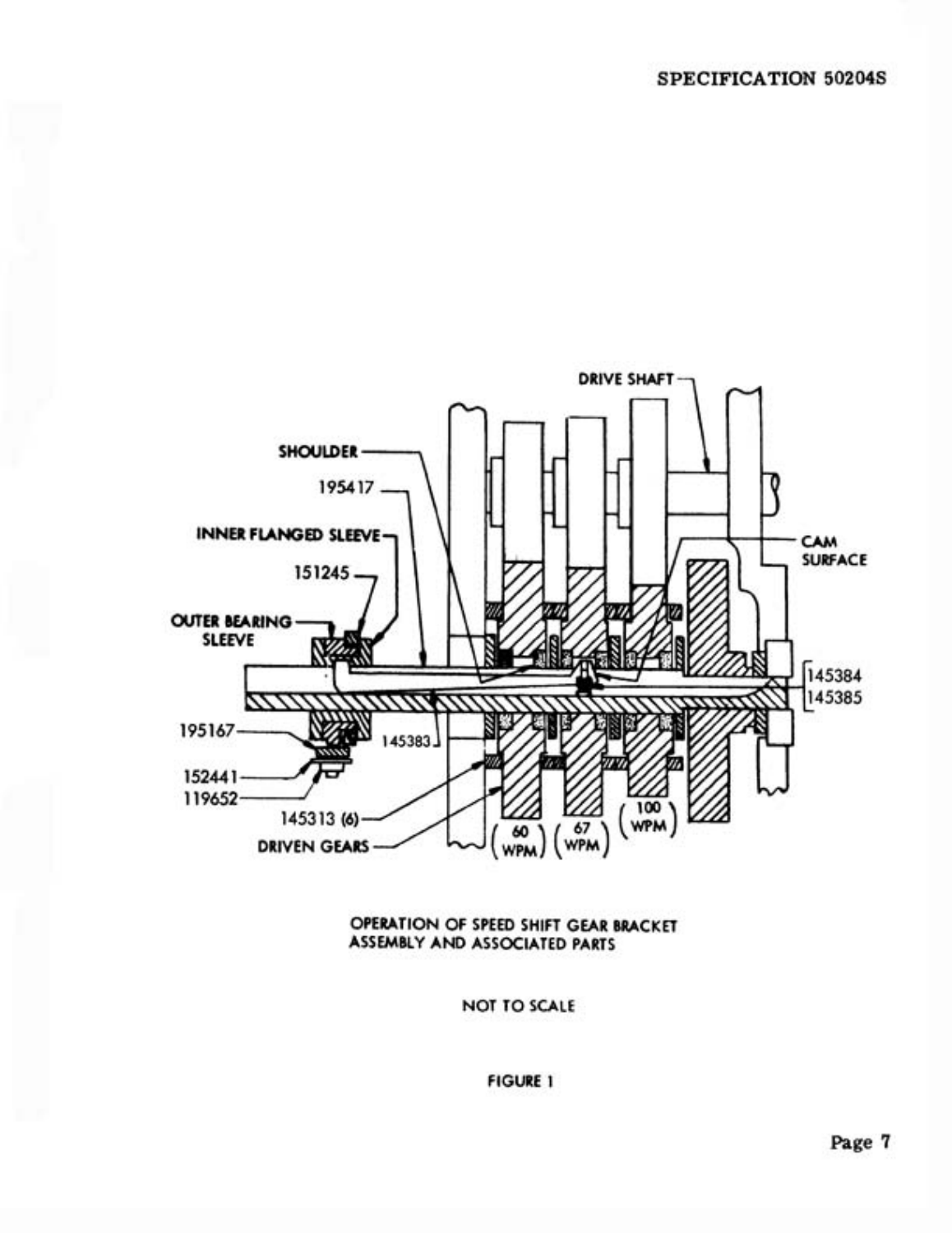

FIGURE 2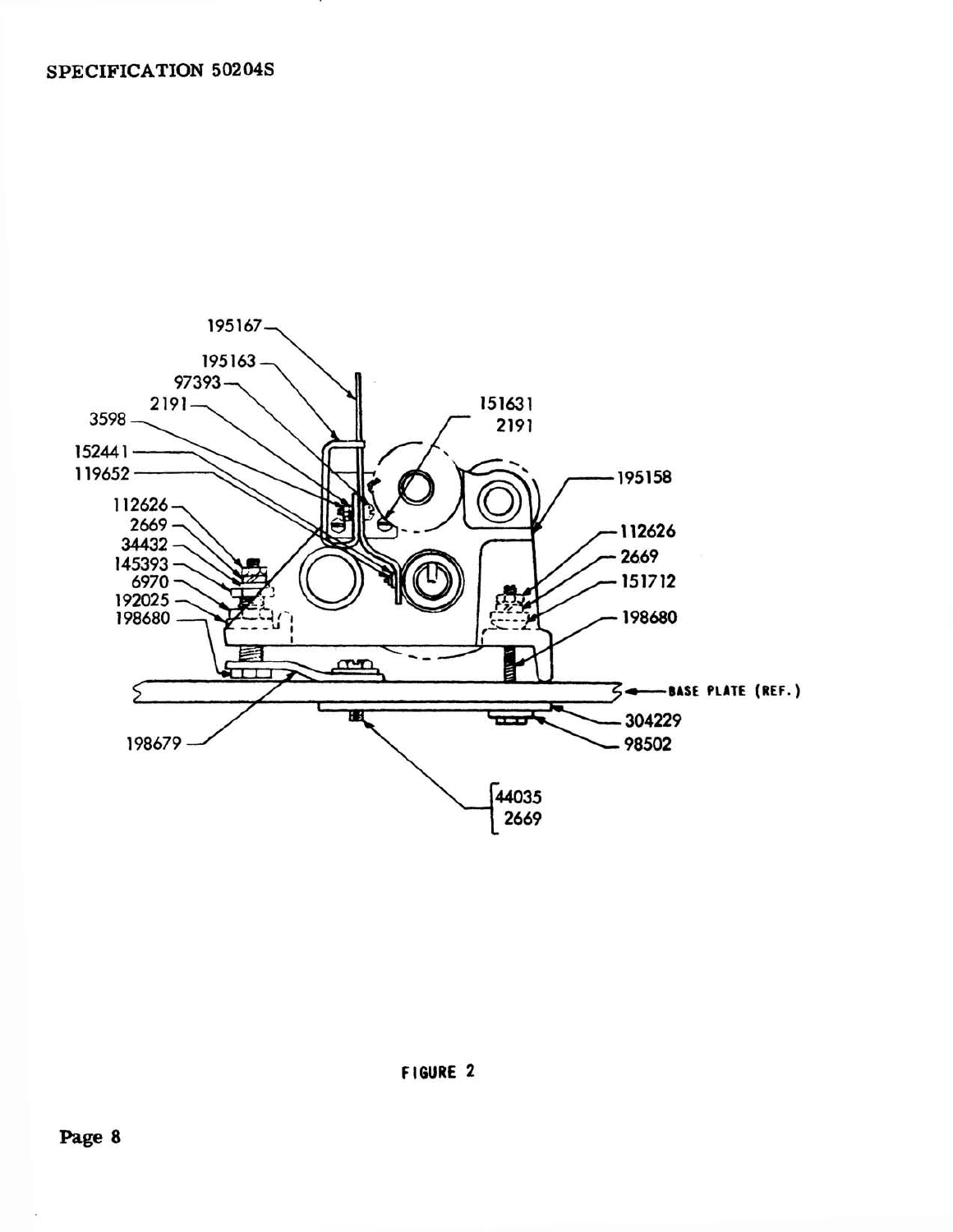

**FIGURE 3** 

g

 $\mathcal{A}$